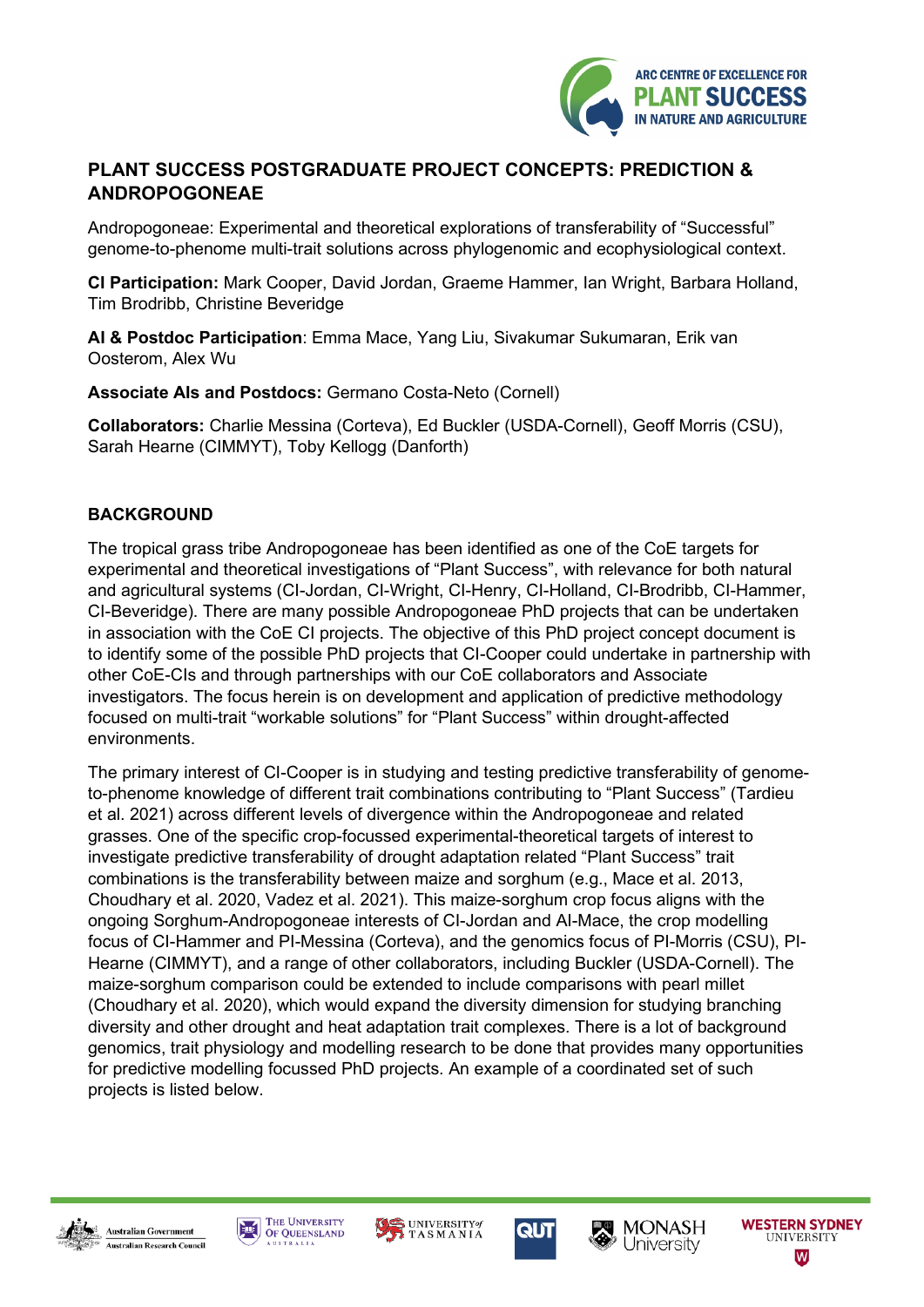

## **PROJECT CONCEPTS**

PhD Project Topic 1.

Informatics and Statistical Modelling: Mining the CIMMYT maize "Seeds of Discovery" data resources to test for signatures of "Plant Success" for abiotic stress adaptation that could transfer to the working hypotheses for "Plant Success" in tropical maize (Atanda et al. 2021) and temperate maize (Cooper et al. 2014).

#### PhD Project Topic 2.

Modelling: Explore uses of the APSIM sorghum, maize and millet crop growth models to examine the "ideotype" and "multiple workable solution" hypotheses to enable accelerated breeding for crop yield and yield stability in drought-prone environments: Integrated assessments of Canopy Systems Architecture, Root Systems architecture and biomass partitioning to determine yield potential and reproductive resiliency.

#### PhD Project Topic 3:

Experimental-Modelling: Predict and test the "Plant Success" hypotheses that are the expected outcomes from PhD Projects 1 and 2 above within the data resources of the sorghum "map and select" CoE sorghum project of CI-Jordan.

#### PhD Project Topic 4:

ARGOS gene family evolutionary history, focussed on characterising diversity and adaptation efficacy within the Andropogoneae tribe, and efficacy for crop yield potential and yield stability (maize and sorghum) under abiotic stresses associated with water availability and high temperature. The ARGOS gene family has been investigated in detail in temperate maize. Native allelic variation (Guo et al. 2014), transgenic variation (Simmons et al. 2021) and gene edit generated variation (Shi et al. 2017) have all been demonstrated to have yield efficacy in maize influencing both yield potential and yield stability. Advances in crop model architecture to enhance yield prediction for maize (Messina et al. 2019) will be used to undertake novel analyses of existing Corteva (CoE Partner) data sets. This would provide an entry point for the phylogenomic analyses of the ARGOS gene family within the Andropogoneae and the design of experiments to test predictions.

## **REFERENCES**

Atanda AS, Olsen M, Burgueño J, Crossa J, Dzidzienyo D, Beyene Y, Gowda M, Dreher K, Zhang X, Prasanna BM, Tongoona P, Danquah EY, Olaoye G, Robbins KR (2021). Maximizing efficiency of genomic selection in CIMMYT's tropical maize breeding program. Theoretical and Applied Genetics 134: 279-294.

Choudhary S, Guha A, Kholova J, Pandravada A, Messina CD, Cooper M, Vadez V (2020). Maize, sorghum, and pearl millet have highly contrasting species strategies to adapt to water stress and climate change-like conditions. Plant Science 295: 110297.

Cooper M, Gho C, Leafgren R, Tang T, Messina C (2014) Breeding drought-tolerant maize hybrids for the US corn-belt: discovery to product. Journal of Experimental Botany 65: 6191- 6204.